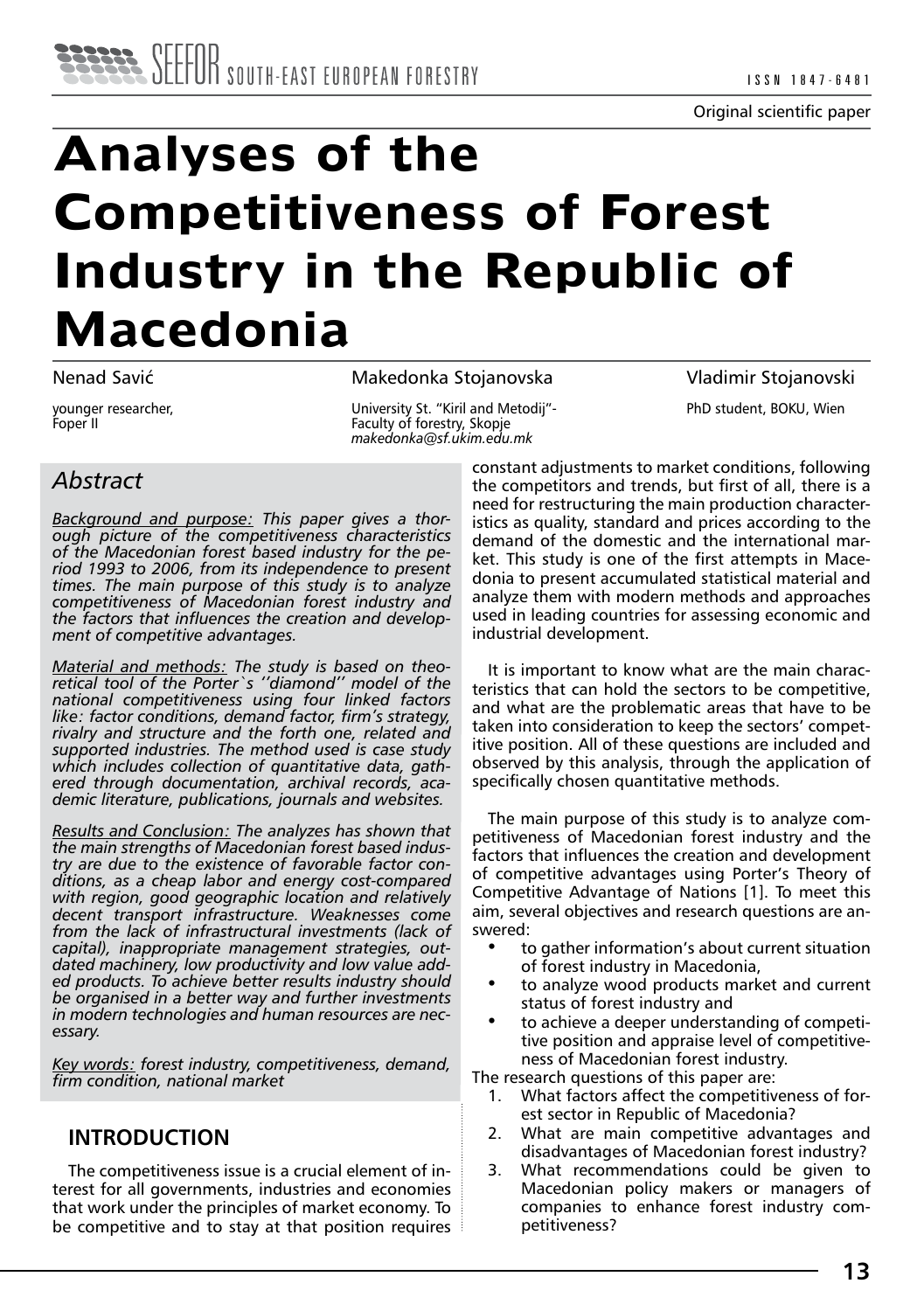# **MATERIALS AND METHODS**

This paper relies on quantitative methodology or applies extensive statistical data.

The materials used for a quantitative research were gathered from documentation, archival records, academic literature, publications, journals and websites.

Analyses of collected data was carried out in the framework of the Michael Porters ''diamond'' model of competitiveness [1].

The determinants were listed and collected data were categorized in 5 categories under positive and negative factors, in order to analyze the competitiveness of forest industry.

According to Porter [1], competitive advantage of nations is the outcome of 4 interlinked factors and activities in and between companies (Figure 1):

- **Factor conditions.** This category includes production factors such as natural resources and geographical location, as well as created factors inherited from preceding stages.
- **Demand conditions.** The demand is formed by two constituents: local (domestic) market, as a starting source, and export to the international markets, and shows the nature of demand for the industry's product or service.
- **The Strategy, structure and rivalry of firms.** Direct competition impels firms to work for increases in productivity and innovation, and motivate leading companies to invest in the product, management and marketing. The competitive pressure also motivates higher organizational efficiency and training. Firms have a variety of structures and strategies to use, and that some will be more effective than others.
- **Related and supporting industries.** Spatial proximity of upstream or downstream industries facilitates the exchange of information and promotes a continuous exchange of ideas and innovations.

M. Porter model offers two additional areas from which companies can draw competitive advantages: chance which reflect rapid changes on world financial markets, unexpected growth in local orinternational growth, wars etc; and influence of Government through its policies as a catalyst and challenger; it's role is to encourage - or even push - companies to raise their aspirations and move to higher levels of competitive performance (Figure 1).

Namely, the ''diamond'' model is a mutually reinforcing system in which the role of any determinant cannot be isolated and the effect of one determinant is closely dependent with the others. Advantage in every determinant is not prerequisite for competitive advantage, but the interplay of advantage in many determinants reinforces benefits that are extremely hard for rivals to nullify or replicate.

# **RESULTS AND DISCUSSION**

The Republic of Macedonia is situated in the central part of the Balkan Peninsula. It covers an area of 25 713 km2 and has a population of 2 050 000. Forestry in Macedonia is an economy branch with minor participation in national Gross Domestic Product with 0.3- 0.5 %, but if the multifunctional uses are valorized, the contribution will be much bigger. The contribution of the forest industry (primary and secondary wood processing, furniture, paper and celluloses...) in GDP is 2.5-3 % [2] and the share in total labor is 0.8 % [3]. Total wooded land is 988 000 ha or 39 %; forest area is 905 653 ha or 36 % of total area and other wooded land is around 78 500 ha. According the forms of management, high forest are 262 790 ha or 29 %, coppice 642 863 or 71 %. The most abundant species are oak (*Quercus* spp.) and beech (*Fagus* spp.). Forest distribution by purpose is: Economic forests are 834 347 ha (92 %), Protective 17 617 ha (2 %) and National Parks 54 036 ha (6 %). Growing stock is 74.3 million  $m^3$  or 70  $m^3/ha$  (in 2006) (Table 1).

88 % of all forest in country are state owned, and are managed by Public Enterprise (PE) ''Macedonian forests'' and national parks are managed by separate public institutions. The remaining 12 % of forest area are owned by private owners. Privately owned forests are scattered, fragmented and small in size. There are approximate 220 000 plots of an average size of 0.4 ha owned by approximate 65 000 households [2].

Macedonia is relatively small country with limited forest area, which demand careful planning, reforestation and harvesting procedures. Clear cutting is allowed, mainly in coppice forests. The certification of the forests does not exists yet. Illegal logging is a big problem; the approximate 8 630  $\text{m}^3$  in 2006 or 10 % of total harvesting in the country is from illegal activities [5], but some sources [6] states that this percentage reaches 20-25 %.

Fuelwood accounts for approximately 82-85 % of produced roundwood, industrial roundwood accounted for remaining 15-18 % respectively. Fuelwood consumption is around 700 000-750 000  $\mathrm{m}^3$  annually, and mainly are covered by the domestic sources.



*The Porter's Diamond system (source [1])*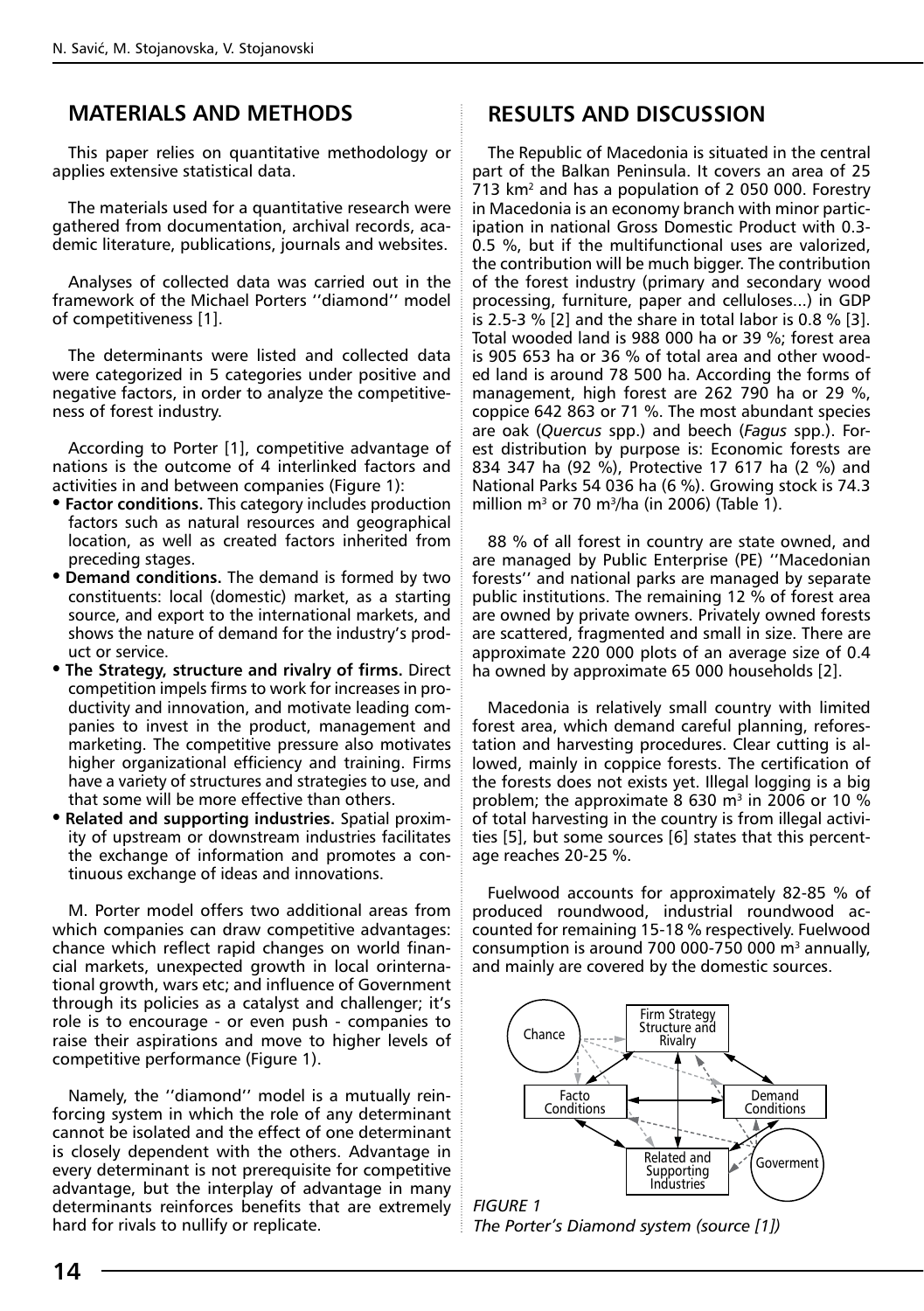

*TABLE 1 Forest resources: area, growing stock and annual growth in 2006 (source [4])*

*Roundwood removals by: a) species and b) category (1993-2008) (source [7, 8])*

The basis raw material – unprocessed round wood is supplied from domestic production i.e. from PE ''Macedonian forests'' [6]. Broadleaves (mostly beech) sawn wood is the main category produced; the conifer sawnwood is imported. The biggest percentage of industrial roundwood is used for sawnwood and veneer logs (more then 90 %), and smaller quantities of pulpwood and for other industrial uses (Figure 3).

The production of plywood and veneer is symbolic, and production of chip-board and fibreboard does not exist at all, so that the furniture industry imports them.

The main characteristic of the Macedonian labour market is high percentage of unemployment and comparing to the European labour market relatively cheap labour force [9] (Figure 4).

Forestry and forest industry plays an important role in the national economy especially in the rural areas because it provides employments for the rural population. According to statistics about 7 000 people are directly employed by the forestry and forest industry sector. Indirectly the sector provides job opportunities (part-time jobs) to additional 35 000 - 40 000 people through multiplier effects. Tens of thousands of people rely on the forest industry for a living. As 40 % of the population lives in rural areas and since a high proportion of these people are unemployed, forestry is likely to be of particular importance in raising living standards in rural areas [4].



*Figure 3*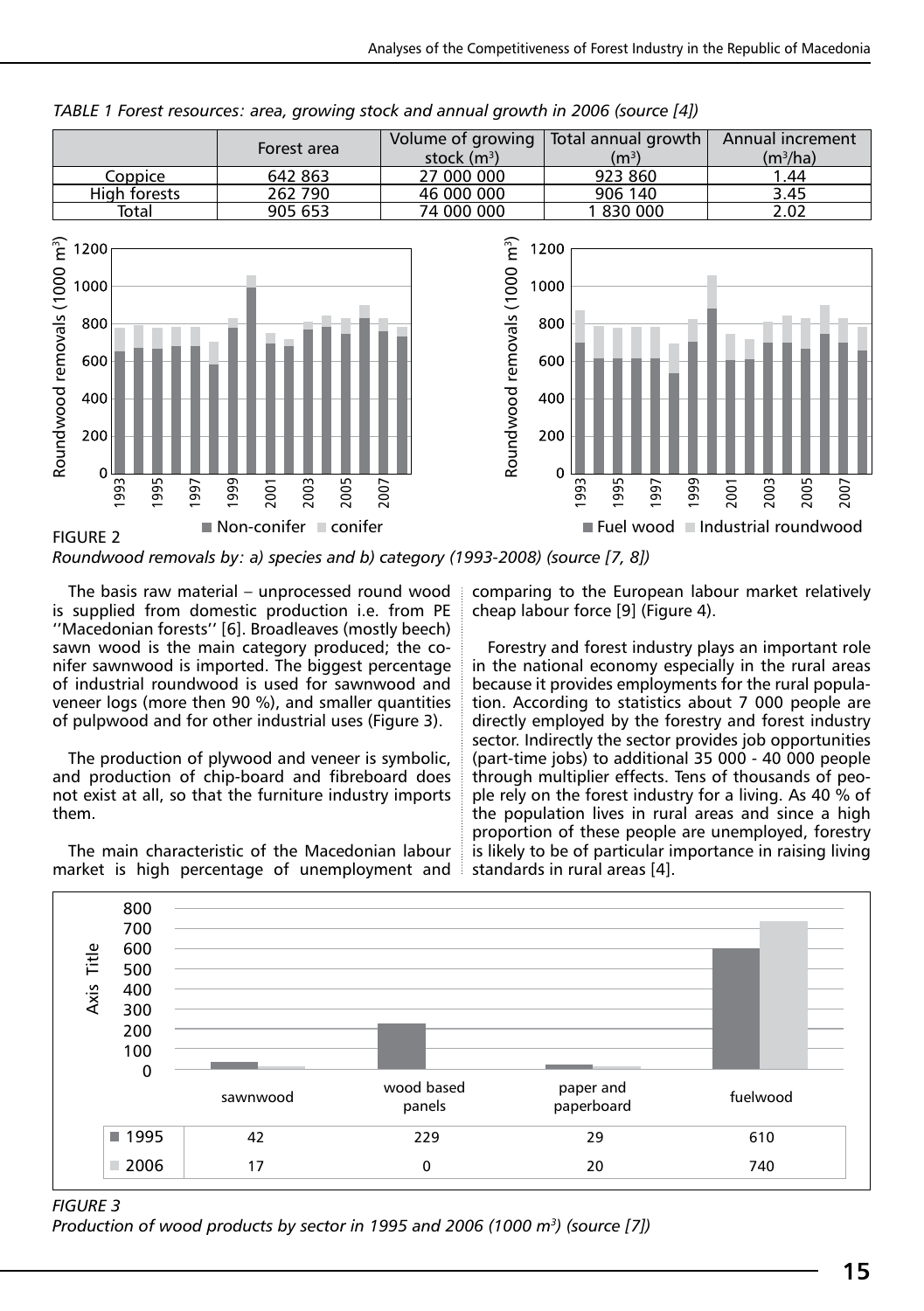

#### *FIGURE 4*

*Annual average wages in forest industry in selected European countries in 2005 (US dollars) (source [9])*

#### *TABLE 2*

*Employment in forest sector in Macedonia (1994-2006) (source [4])*

| number of<br>workers       | 1994 | 1995 | 1996 | 1997   | 1998 | 1999           | 2000        | 2001 | 2002   | 2003 | 2004 | 2005 | 2006 |
|----------------------------|------|------|------|--------|------|----------------|-------------|------|--------|------|------|------|------|
| Forestry                   | 3592 | 3385 | 3767 | 3528 L |      | 3401 3375 3000 |             | 2980 | 2830 l | 2553 | 2940 | 2549 | 2517 |
| Wood industry              | 1456 | 1463 | 1079 | 1232   | 1957 | 1633           | 1224        | 1348 | 1076   | 348  | 2634 | 2861 | 3199 |
| Pulp and<br>paper industry | 1694 | 1750 | 1208 | 1200   | 1265 |                | 1344   1337 | 1312 | 1235   | 1248 | 1766 | 1438 | 1734 |
| Total                      | 6742 | 6598 | 6054 | 5960   | 6623 | 6352           | 5561        | 5640 | 5141   | 5149 | 7340 | 6848 | 7450 |

Macedonia is mainly import oriented country with huge and growing trade deficit and relies on import of high value added wood products.

The external trade balance in the exchange of wood products is negative. The import value is several times bigger than the value of realized export. According

#### *TABLE 3*

*Wood products net trade in Macedonia in 1000 US \$ (1996-2006) (source [7, 8])*

| Years                                         | 1996     | 1997     | 1998     | 1999       | 2000     | 2001     | 2002     | 2003     | 2004     | 2005     | 2006     |
|-----------------------------------------------|----------|----------|----------|------------|----------|----------|----------|----------|----------|----------|----------|
| ROUND-<br><b>WOOD</b><br>Agg                  | $-24$    | $-24$    | 299      | 37         | $-979$   | 185      | 104      | 829      | 65       | 104      | 1222     |
| Fuelwood                                      | $-21$    | $-21$    | $-21$    | $-21,5$    | $-910$   | $-234$   | $-245$   | $-25$    | 90       | 137      | 171      |
| Ind round-<br>wood                            | -3       | -3       | 319      | 58         | -69      | 419      | 349      | 854      | -25      | $-23$    | 1051     |
| SAWN-<br><b>WOOD</b>                          | 13673    | 13673    | -7772    | $-9275$    | $-10860$ | $-4814$  | -9416    | $-9957$  | $-10868$ | -9952    | -7755    |
| WOOD-<br><b>BASED</b><br><b>PANELS</b>        | 1285     | 554      | $-8231$  | $-10947$   | $-10569$ | -9384    | $-12887$ | -14784   | $-19971$ | $-21526$ | $-24193$ |
| <b>WOOD</b><br><b>PULP</b>                    | -2657    | $-190$   | -1437    | -635       | $-1631$  | $-1171$  | -415     | -373     | -204     | -372     | -960     |
| <b>PAPER</b><br>AND<br>PAPER-<br><b>BOARD</b> | -24300   | -46462   | -25926   | -42678     | $-22434$ | $-22430$ | $-22428$ | $-33135$ | $-19850$ | $-19925$ | -42400   |
| <b>TOTAL</b>                                  | $-12047$ | $-32473$ | $-42769$ | $-63461.5$ | $-47452$ | $-37429$ | $-44938$ | $-56591$ | $-50763$ | $-51557$ | -72864   |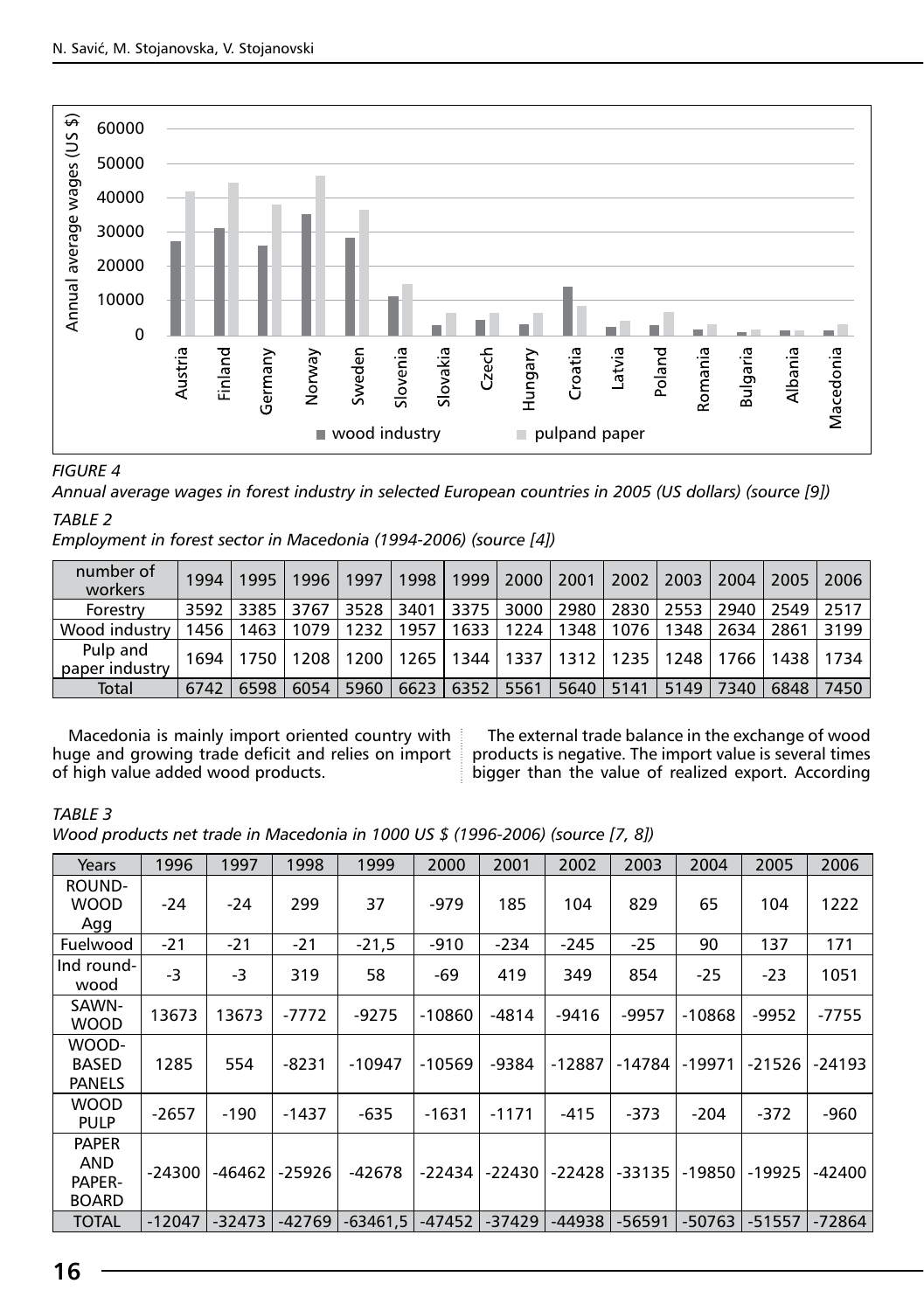Macedonian State Statistical Office [4] in 2006 wood industry's export was 10 million dollars, and import \$ 83 million.

Subject who dominated the forestry in the country is PE "Macedonian forests" responsible for planning and executing forest operations, and is the largest supplier of raw material to forest industry. It also used to operate with seven sawmills with an annual capacity of 20 000 m3 which are in process of privatization at the moment. In addition there is a great number (more then 500) of small and medium companies, mostly sawmills that operates on and off when saw logs can be acquired at affordable prices. Approximations are that more the 1000 firms existed in grey economy, but are impossible to establish the real number and assess their production results [10] (Table 4).

#### *Table 4*

|                 | Size of<br>enterprise | Gross<br>output in<br>Euros | Number of<br>enterprises |  |  |  |
|-----------------|-----------------------|-----------------------------|--------------------------|--|--|--|
| Saw mills       | Small                 | 13556                       | 549                      |  |  |  |
|                 | Medium                | 969                         | 3                        |  |  |  |
| Wood            | Small                 | 477                         | 10                       |  |  |  |
| based<br>panels | Medium                |                             |                          |  |  |  |
| Paper and       | Small                 | 15298                       | 189                      |  |  |  |
| paper-          | Medium                | 3303                        | 2                        |  |  |  |
| board           | big                   | 10171                       |                          |  |  |  |

*Structure of enterprises in Republic of Macedonia in 2003 (source [10])*

Using Porter's diamond model, the factors affecting competitiveness of forest sector can be categorized as production factors, demand factors, firm strategy and industry structure, related and supporting industries and government related factors.

#### **Factors condition**

Macedonia has geographic location on the Central part of Balkan Peninsula, relatively close to the transport corridors (rail and roads) and access to big and lucrative markets in neighbourhood and Europe. (Italy, Greece, Austria, Germany, Serbia…). This good position which avail forest companies themselves to the low transport costs.

The country is relatively small in harvesting of forests. The use of forests and wood for industrial processes in Macedonia is at a modest level. As a consequence there is shortage of industrial timber and producers bear high costs and have low productivity. The high percent of low quality coppice forests, mainly beech and oak, (70 % of total forest area), many of which are highly degraded, together with the small quantity of conifers (around 10 % of total growing stock), results in relatively low timber reserves, low timber mass, and low annual growth per unit of land. Macedonia has only 160 000  $m<sup>3</sup>$  of annual harvest of industrial round wood. Quality of timber suffers because of lowyielding species, poor forest stands, and poor harvesting practices with limited access to the stands. Timber supply to local industry is inconsistent and uncertain especially to the small and medium size sawmills who are dependent of continuous supply and cannot afford delays in production.

Forest industry in Macedonia for the power mainly uses electrical energy. Regarding prices of electrical energy that industry is paying, compared from other countries in the region and EU is obvious that price of 4 Eurocents per kWh is relatively low and still very competitive.

Most of the equipment in use has been inhered from socialist era and dated from 90's. Machinery and equipment are outdated and inefficient (equipment in small sawmill companies is consist mainly of 1 or two band or circular saws, debarker, board lumber is dried on open air, very rarely in kiln), productivity is low, and there is lack of production process automation systems. Only a few individual small and private (furniture and sawn mills) companies have introduce some improvements in technology (as an automatic lathe's and laser guided saw), which does little to change the overall situation. As a consequences forest companies are faced with disadvantages as a wasteful use of raw materials and energy, high production losses, high power and raw material consumption, high pollution. Low investments in aging facilities leads toward low productivity and energy efficiency. All needed equipment and machinery have to be imported, because there aren't domestic producers in the country. The import is burdened with high prices on the international markets and transportation costs.



*Average hourly labour costs in selected European* 

With average hourly labour costs of 2.63 Euro, wages in forest sector are well below average wages in EU countries [11, 4], and this low cost of labor can bring comparative advantage (Figure 5).

Although basic factor conditions (forest resources abundance, geographical position, human resources)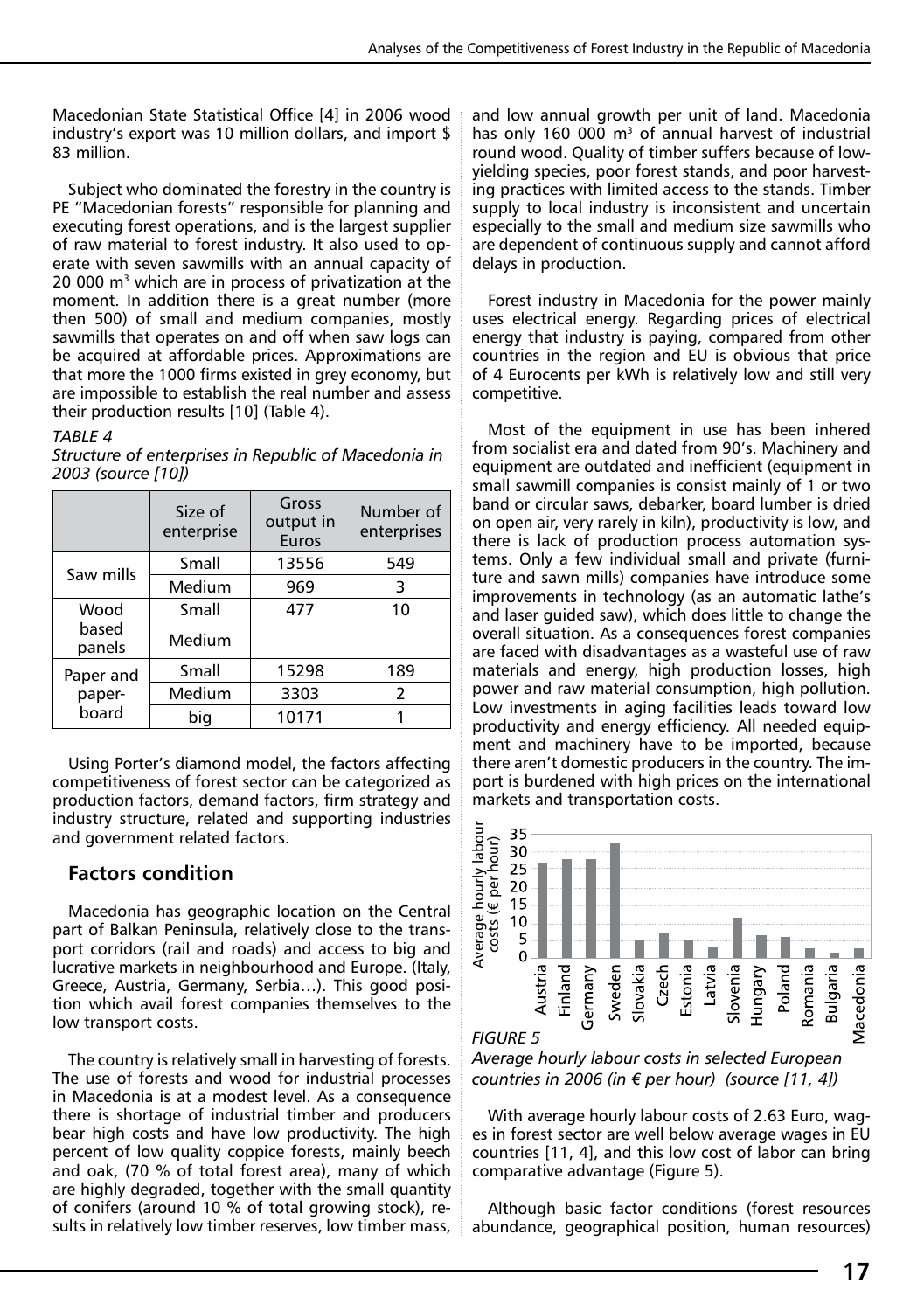are on the modest level compared with other countries in the region, they still offer opportunities which should be further developed by improving the advanced factors (knowledge, capital availability, and infrastructure). Under M. Porter's theory [1] the important factor behind competitiveness of any industry is its human potential, skills and qualifications.

Impeding factors are: low quality of local raw materials and shortage of industrial timber. State property of forest resources is also impeding factor. PE ''Macedonian forests'' has unregulated and monopolistic position in supplying forest industry with raw materials, which supply is inconsistent and uncertain.

Forest industry is faced with shortage of modern equipment and automation systems which are not produced in the country. Level of investments is very low, especially in foreign direct investments (According Central Bank of Macedonia [12], FDI in wood industry in 2006 was only 4759000 \$US). Companies mainly finance themselves from their own and limited sources or from short term bank loans with high interest rate, which is insufficient to reach competitiveness needed for international markets. Numbers of innovations are very low, and collaborations with Forest faculty and other research institutions are negligible.

With investments in innovations, training, education, research and development, and in establishing the good relations with Forest faculty in Skopje (as a leading education institution in forestry), the situation can be improved. Managers and engineers needed more practical knowledge in modern technologies, communication technologies, international standards and marketing as a precondition to overcome present situation of low motivation and bad work mentality of local labour force, disrupted relationships and lack of cooperation between companies and R&D institutions.

#### **Demand factors**

Demand is formed by two constituents: domestic (local) and international (export) demand.

Nations gain competitive advantage in industries or in industry segments where the home demand gives local firms a clearer or earlier picture of buyer needs than foreign rivals can have. Local customers not only provide firms with a source of income, but they educate firms about customer needs and perceptions, so the local customer has much more influence over how products are designed, supported, and sold.

Macedonia with its relatively small population and small domestic market cannot offer possibilities to develop economy of scale. A major increase of the domestic market capacity would be impossible in the absence of the general growth of national economy, accompanied by a substantial increase of the per capita GDP. A major influence on demand relates to the non-industrial demands on forests, particularly for fuelwood. Nonindustrial uses of timber, including fuelwood is reached 2/3 of entire consumption in the country (Figure 6).



*Structure of consumption of wood products (source [7, 8])*

Development of exports is burdened by low quality and low values added products, the underdeveloped infrastructure as well as the weak networks and almost non-existing cooperation between the companies. The firms in the wood industry do not have the technological capabilities, design and marketing skills, financial and business management, or related human resource capabilities, required to compete in the global market.

But despite this gloomy situation, international market offers a lot of opportunities, and wood industry in Macedonia can benefit and improve its competitiveness through export, and exploited lower labour cost compared with other countries.

#### **Firm's strategy, rivalry and structure**

As argued by Porter [1], domestic rivalry, like any rivalry, creates pressure on firms to improve and innovate. Local rivals push each other to lower costs, improve quality and service, develop new products and have role in innovation and the prospects for international success. Firms have a variety of structures and strategies to use, and that some will be more effective than others. Porter [1] asserts that national culture plays a significant role, in which structures and strategies are selected by management and relative success of these business models varies with each industry.

Regarding the structure, industry is dominated by the PE ''Macedonian forests'' who has monopolistic position on the market and is exclusive supplier to wood industry and large number of small sized private owned companies, with mainly domestic capital, although some of them have foreign capital, which main activity is sawnwood production. The existence of great numbers of sawmills is result of small starting capital needed and fast turnover of invested capital compared to production of other wood products. The private-operated firm developed fast, but because most of them have old fashion household management further development is limited. These companies are focused on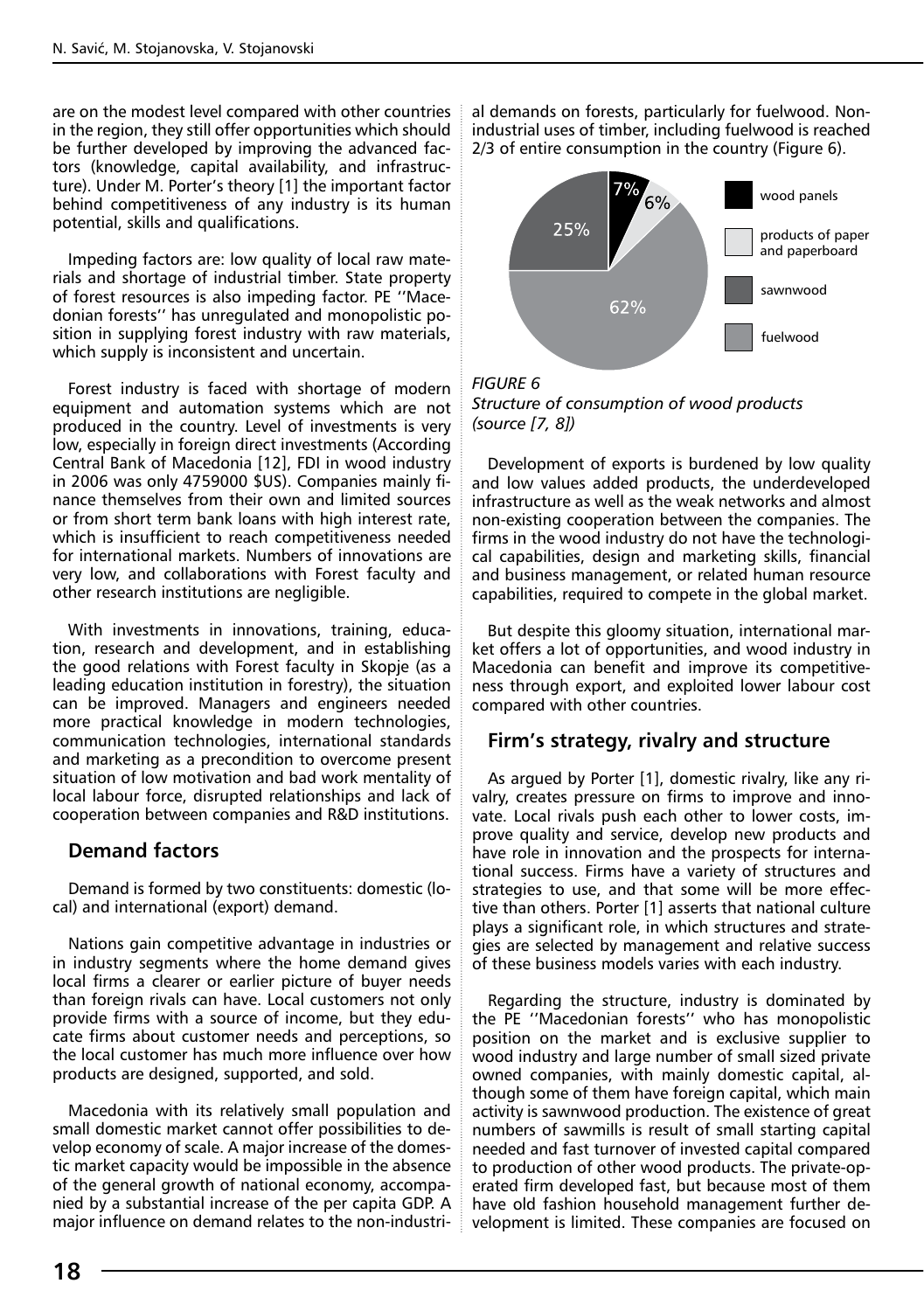the domestic market, and fierce rivalry exists among them. There is lack of horizontal and vertical integration, and concentration and cooperation is needed in order to increase size of companies and their ability to invest in new, modern facilities and development of competitive export oriented production.

The managers adopt flexible strategy oriented mainly on domestic market, where they can change production lines according with external conditions in the market.

This strategy enables them to adopt new product, or to change design and produce small series in relatively rapid response to the changed market demand. There are also many companies operating illegally in the environment of "grey economy", which does not fulfill their financial obligation.

This structure does not contribute to the development of wood industry and do not bring competitive advantage. There is absence of cluster organization, companies are too weak, without vertical and horizontal integration, with production which is not complaint with international standards, without export potential and orientation, and, therefore, limited possibilities to integrate into global manufacturing and supply networks. Still their flexible strategy and specialty enable them to make quick response to the changes of the external environment.

#### **Related and supporting industries**

Adequate related and supporting sector is able to provide the producers with extra competitive advantages, and opportunities to use the products or services offered by the companies within the related and supporting sectors. Existence of developed network of subcontractors and suppliers in a given region or country, makes it possible to offer more complex products and after sale service systems and turn out primary products with a higher value-added.

The main related and supporting sectors with forest industry are: Logistics; Energy; Processing Equipment Manufacture; Chemicals; Auxiliaries Manufacture; IT; Banking and Finance; Insurance; Business Consulting and Environmental Services.

Machinery and processing equipment, materials from chemical and auxiliaries needed for production such as ironwork, furniture cloth, varnish and paints for the Macedonian wood industry is mostly imported.

Information technologies which are necessity in modern production are just getting a foothold in the wood processing companies. One of the main reasons for slow IT implementation is lack of educated and training personal and limited capital for purchasing new hardware and software. Regarding bank and finance sector, very limited capital loans are allocated to the wood industry.

Companies faced difficulties to secure their working capital through bank loans, their assets are often not accepted as a collateral, and interest are very high. One must also note that a company's chances of securing a loan are hinged on the private connections of its managers, rather than on the company's financial situation.

Macedonian forest industry is not organized in clusters, and cannot benefit from related and supporting sectors as a source of competitive advantage, and explore possibility of early access to high quality and reliable supplies of essential components and materials, and from the cost advantages gained from the competitive local supplies.

### **Influence of Government**

The role of government is above all to act as a catalyst and challenger; to encourage - or even push - companies to raise their aspirations and move to higher levels of competitive performance. Porter [1] asserts that the government can have a role in all determinants of national competitiveness, but that the role can be negative as well as positive and that its role will always be partial – not sufficient in itself to make a national industry competitive.

The government of Macedonia has not yet established an attractive business environment, very important for foreign direct investments. Government policies and activities in Macedonia do not seem to be addressing these problems effective. In the past wood industry (as other industries too) had the role of social service.

After the independence, Macedonia began a process of trade liberalization, which intensified during the second half of the 1990's. Republic of Macedonia concluded a series of Free Trade Agreements with the neighbouring countries and other traditional partners: Turkey, Serbia and Montenegro, Bulgaria, Croatia, Bosnia and Herzegovina, Ukraine, Albania, Moldova and Romania.

In 2007, Macedonia sign Central European Free Trade Agreement (CEFTA), for its further trade liberalization. Another agreement that Macedonian has ratified is the Agreement for stabilization and Association with EU, signed in 2001. It regulates trade aspects focused on increased trade liberalization between Macedonia and European Union. The country is also member WTO from 2003.

But aside these positive steps, the government role in the forest sector during the past period was insignificant, and not supportive, bureaucratic obstacles in the State ministries and institutions are still high. State institutions (Inspections) are not deeply involved in activities toward solving the problem with illegal companies which does not fulfill their financial obligation toward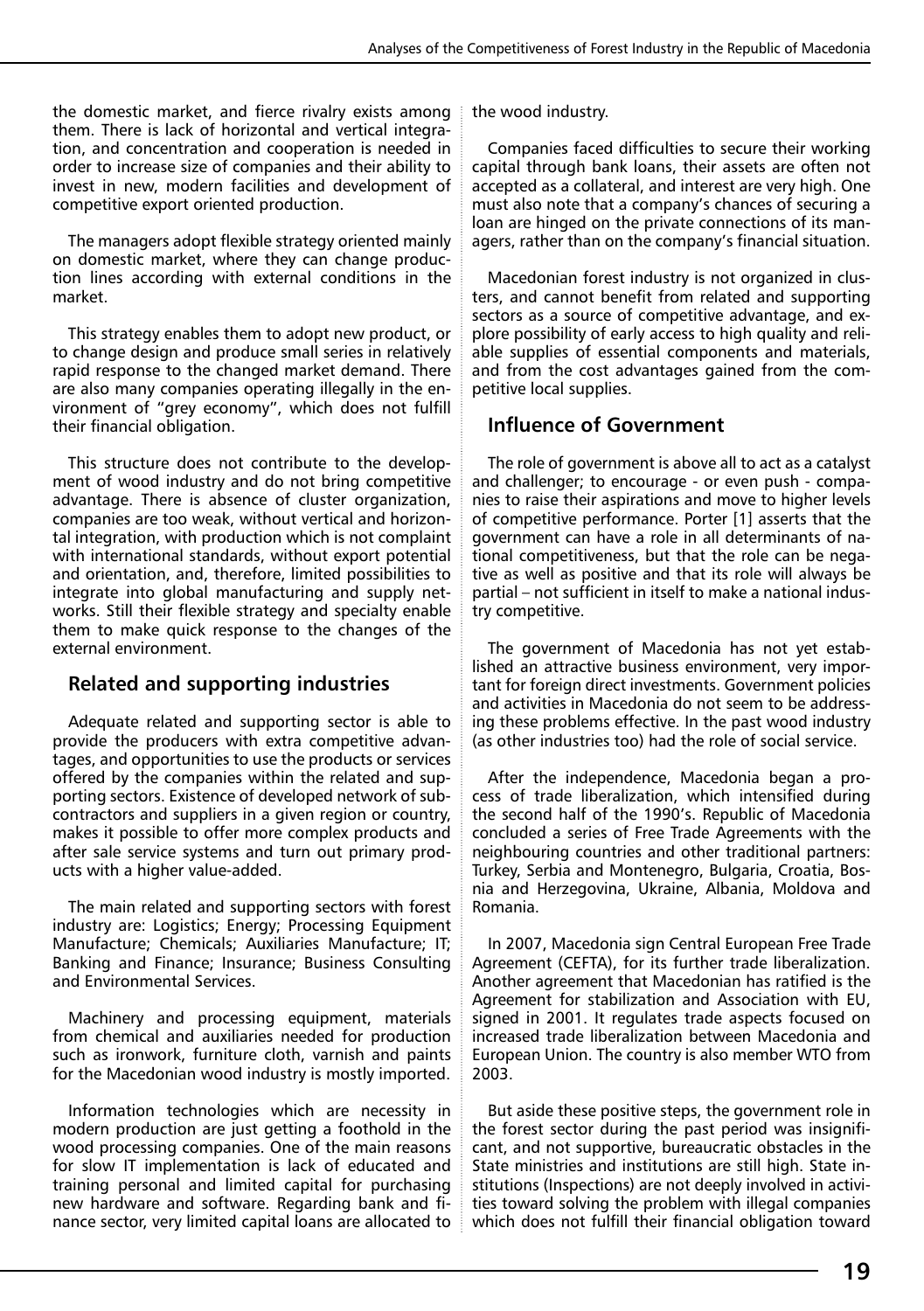State, and have market advantage. Experience of developed countries shows that long-term and clearly stated policy helps to achieve impressive results on the world market. The results are summarized into the following table 5, according to the applied conceptual framework.

## **CONCLUSIONS**

The study reveals that the Macedonian forest industry is virtually lacking any obvious competitive advantages to be developed without major investments in infrastructure, technology upgrading, R&D, and professional training of personnel. To achieve competitive success, firms from the industry must possess a com-

#### *Table 5*

*Diamond model of competitiveness of Macedonian forest industry - summary*

**FACTOR CONDITIONS** Geographic position Strengths • Good geographic location close to the main transport corridors • Short distance to main export markets (EU, Balkan countries) Weakness **•** Regional instability Human resources (labour force) **Strengths** • Tradition and experience • Cheap labour cost which lead toward lowest producer prices in the region • High social importance, employment and existence of large part of rural population Weaknesses • Mentality and absence of willingness to accept changes and modern way of production Senior managers and owners are not familiar with modern ways of doing business Natural resources Strengths • Wood as a renewable resource Weakness Low quality of forest resources (high percents of hardwood coppice stands) • State property of forest resources (90%) Shortage of industrial timber • Inconsistent and uncertain supply with raw materials Poor harvesting practice • Illegal logging Innovations Weaknesses • Low investments in innovation Small firms have week ability to develop innovations Infrastructure Strengths • Good transport infrastructure of road network Weaknesses Low efficiency and out-of-date railway coaches • Country do not have sea access, the closest port is Thessalonici in Greece Equipment Weaknesses • Outdated and inefficient machinery leads toward high production losses • High consumption of energy per product • Pollution Energy supply Strengths • Low price of energy (compare with the region)<br>Energy supply Weaknesses • Absence of long-term contracts with energy supply Absence of long-term contracts with energy suppliers **DEMAND CONDITIONS** Domestic demands Strengths • Flourishing furniture and construction industry as driving force increase demand of forest products Weaknesses Small size of domestic market • GDP per capita is among the lowest in the region, so it is difficult to have demanding and sophisticated home demand • Bad relations between producers and buyers International demands Strengths • Trade liberalization agreements (CEFTA, Free Trade Agreements), opportunity for further market expansion and export Weaknesses • Low quality of products and absence of certification of forest stands limits export potentials Few high value-added products • Production is not standardized • At the same time trade liberalization -threat for domestic market from new developing countries (China, India…)

petitive advantage in the form of either lower costs or differentiated products that command premium prices.

To sustain advantage, firms must achieve more sophisticated competitive advantages over time, through providing higher-quality products and services or pro-

It is important and necessary for the State to abandon its sporadic interference, concentrating on creating a favorable investment environment and on introducing regulations promoting conscientious and rational use of natural resources (especially since forests are

ducing more efficiently.

one of the few renewable resources).